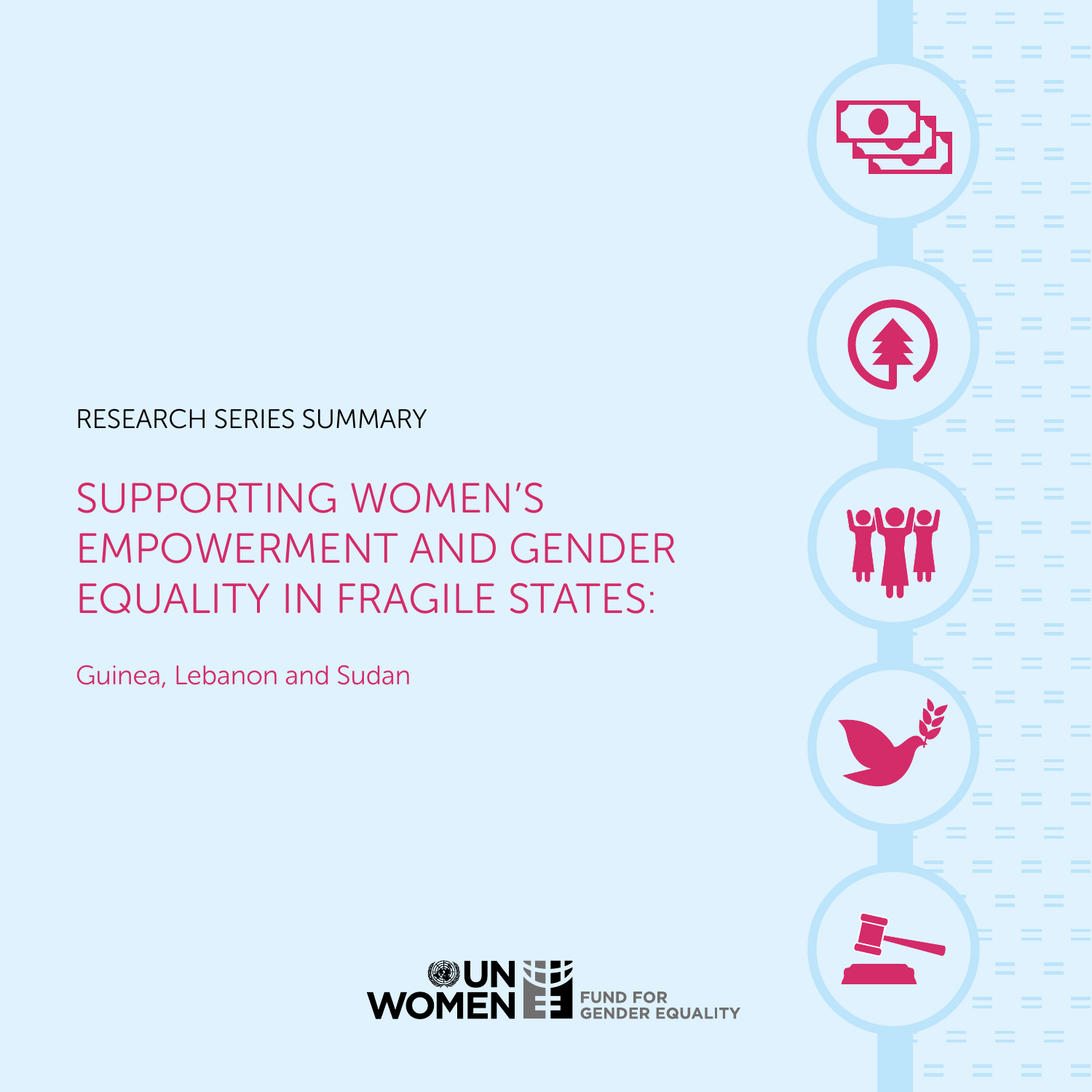Most [Official Development Assistance] to gender equality in fragile situations goes to education and health; financing gaps remain in the peace and security sector and in economic and productive sectors. Integrating a gender perspective … does produce better peacebuilding and statebuilding outcomes.

It makes state institutions more inclusive, enhances state legitimacy, fosters justice and security, and helps to unlock women's potential to contribute to economic recovery …. Donors could also further invest in dedicated gender equality programmes.

OECD, States of Fragility: Meeting Post-2015 Ambitions

 $\pm$  2  $\pm$  2  $\pm$  2  $\pm$  2  $\pm$  2  $\pm$  2  $\pm$  2  $\pm$  3

UN Women's Fund for Gender Equality (FGE) is a global grant-making fund dedicated to the economic and political empowerment of women worldwide.

Since 2009, the FGE has delivered US\$ 64 million in competitively awarded grants to 120 programmes in 80 countries.

Economic empowerment<br>programmes Guided by UN Women's mandate, the FGE supports women-led civil society programmes and their strategic partners to advance women's rights in line with national development priorities. Its grant-making focuses on two thematic areas:

• Women's economic

empowerment: to increase

women's access to and control over land, technology, credit, natural capital, social protection and economic decision-making

• Women's political empowerment: to support women of all ages to take on leadership roles and participate more fully in all aspects of political and public life

In just seven years, FGE grantees have reached over 10 million women, men and youth worldwide. This includes over 2 million living in fragile States who have directly benefited from FGEsupported programmes.

Read more about the Fund's impact at www.unwomen.org/fge.

# ABOUT THE FUND

The FGE has awarded grants to 50 programmes in fragile States since 2009, including:

> **Political** empowerment<br>programmes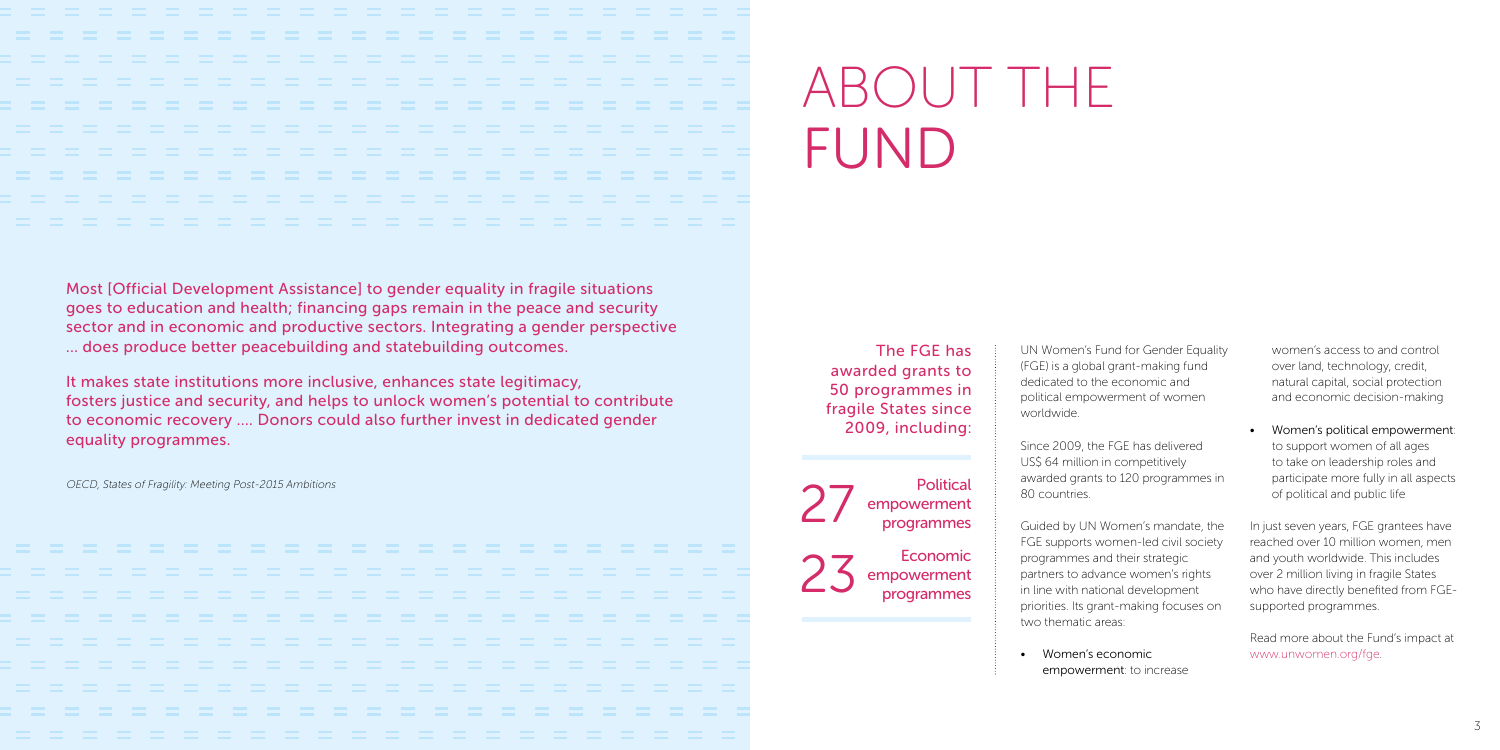In 2014, the FGE and the Government of Japan launched a knowledge initiative to explore good practices for strengthening women's economic empowerment and resilience in fragile settings.

Focusing on four economic empowerment programmes awarded grants in 2012—including one in Guinea, two in Lebanon and one in Sudan—the initiative aimed to:

- Capture women's perceptions of the local economic barriers and opportunities
- Share lessons learned and good practices for strengthening resilience

• Offer recommendations to help strengthen women's empowerment programming

Using grantee case studies in Guinea, Lebanon and Sudan as entry points for knowledge gathering, the FGE has produced a series of country briefs that capture findings from the initiative's research.

Review the FGE's three full-length research briefs and watch the related videos at www.unwomen.org/fge.

# ABOUT THE INITIATIVE

adult women in Guinea, Lebanon and Sudan participated in the FGE's perceptions survey, conducted by area-based research teams for this initiative.

# 1,086

Fragility is linked to conflict-affected settings as well as those affected by climate change, health epidemics and pandemics, forced migration, mass displacement, breakdown of institutions and other shocks and disasters.

As the international community takes steps to achieve an ambitious and integrated 2030 Agenda, it must recognize the nexus between fragility and poverty as a complex challenge in need of real solutions.

According to the OECD, some 43 percent of people living in severe poverty today are located in the world's 50 most fragile States.

Research produced for this initiative suggests that women, youth and children together accounts for account for over 70 percent of them.

To help draw attention to the innovative strategies women and women-led civil society are using to promote resilience and realize empowerment in fragile settings, the FGE has undertaken this research based on grantee case studies in Guinea, Lebanon and Sudan.

# WHY FRAGILE SETTINGS?

of the world's people who live in severe poverty today are located in fragile States. Among them, women, youth and children account for over 70 percent.

43%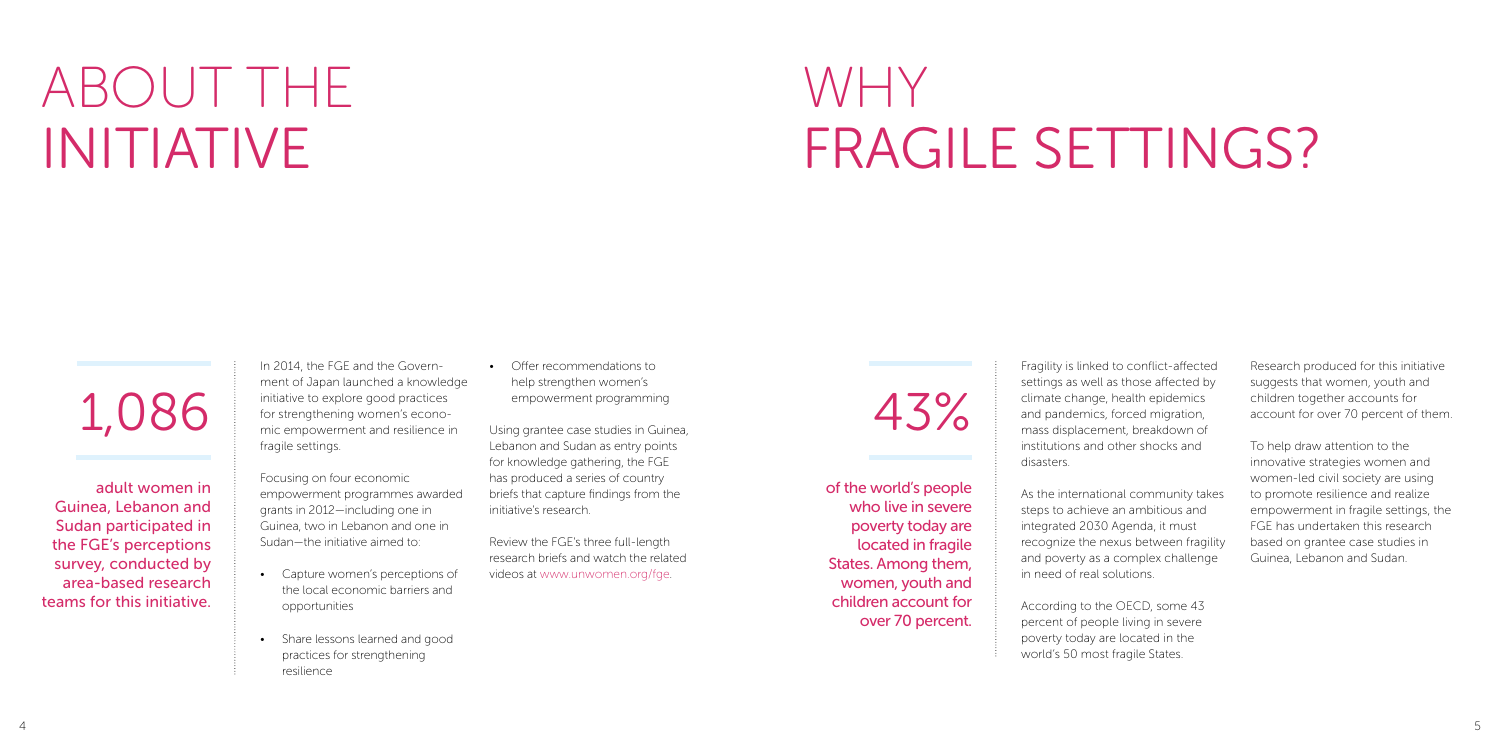

To make gender equality and women's empowerment programming in fragile States smarter and more targeted to women's real needs, the FGE research has defined a framework for empowerment based on four components:

#### **PRODUCTIVE RESOURCES**

activities that improve access and control over the inputs needed for sustainable income generation and safe, secure livelihoods.

#### **INSTITUTIONAL RELATIONS**

activities that strengthen relations and commitments between individuals and the formal and informal institutions that shape their lives and opportunities.

#### **PERSONAL RESOURCES**

activities that increase and expand life skills, knowledge and information, social capital, and opportunities for confidence, agency and collective action.

#### INTERPERSONAL RELATIONS

activities that improve and expand relationships between individuals and communities, and help shift norms and expectations about the roles people can play in society.

Together, improvements in these four areas can increase women's influence over the economic structures and decisions that shape their lives.



## WOMEN'S EMPOWERMENT FRAMEWORK

# COUNTRY CASE STUDIES: AN INTRODUCTION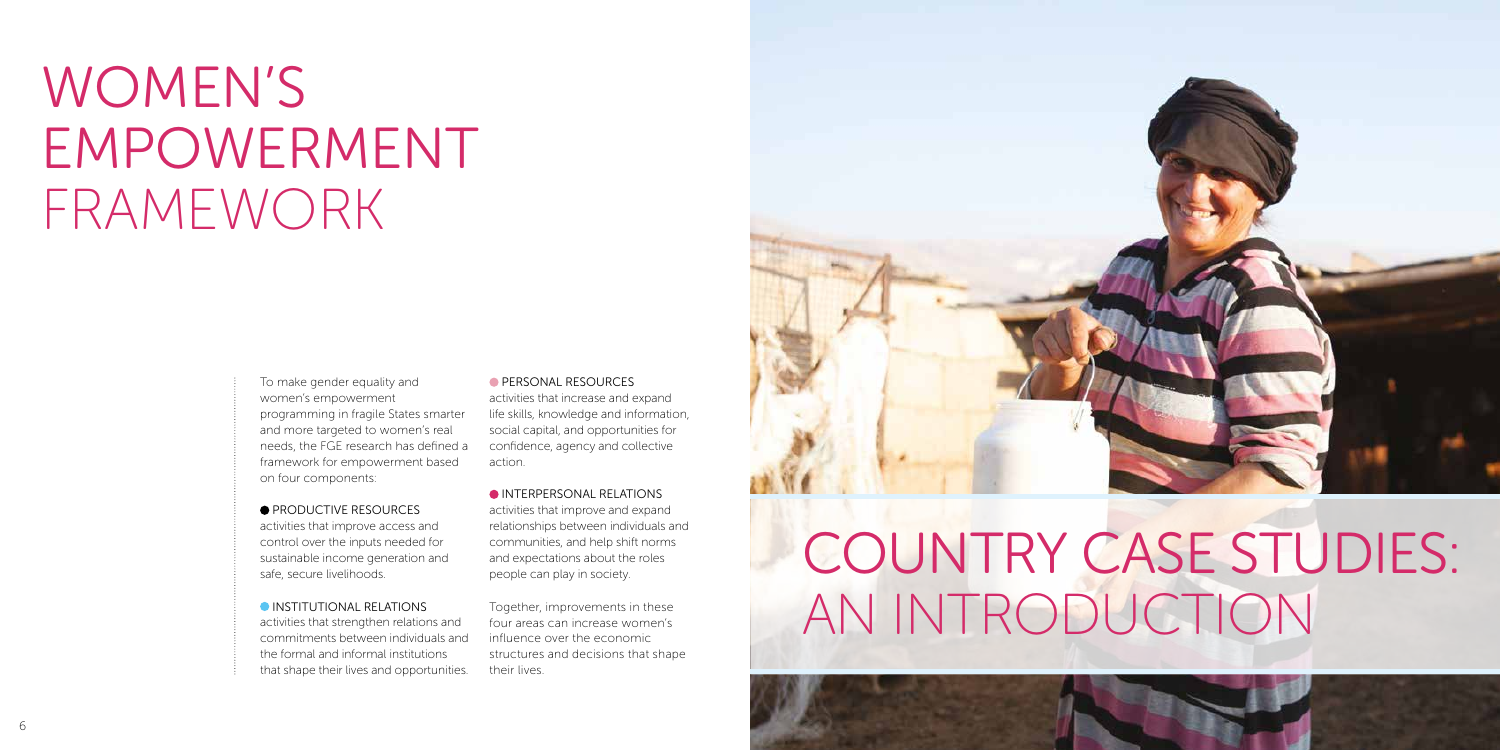PREM received an FGE empowerment grant in 2012 to implement a programme on renewable energy technologies for sustainable livelihoods with women fishers, farmers and dried food producers in Guinea's remote Tristão Islands.

PREM helped organize and register four women's cooperatives with Government offices on the mainland. It also coordinated a locally-owned training programme, teaching over

300 Tristão Islands women to plant, grow, harvest, clean, produce and package goods made from the highly nutritious moringa plant.



By installing and training local women in the use of solar polytunnel dryers, local communities have gained direct access to an efficient and cost-effective energy source that enables them to transform moringa, fish, fruits and nuts into marketable dried food products.

Adding to the benefits of 25,000 new moringa trees planted by local women since 2013, PREM's installation of polytunnel dryers has helped reduce local greenhouse gas emissions by an estimated 40 tonnes per year.

Read the FGE's full-length gender research brief on Guinea at www.unwomen.org/fge.

### PREM (PARTENARIAT - RECHERCHES - ENVIRONNEMENT - MÉDIAS)

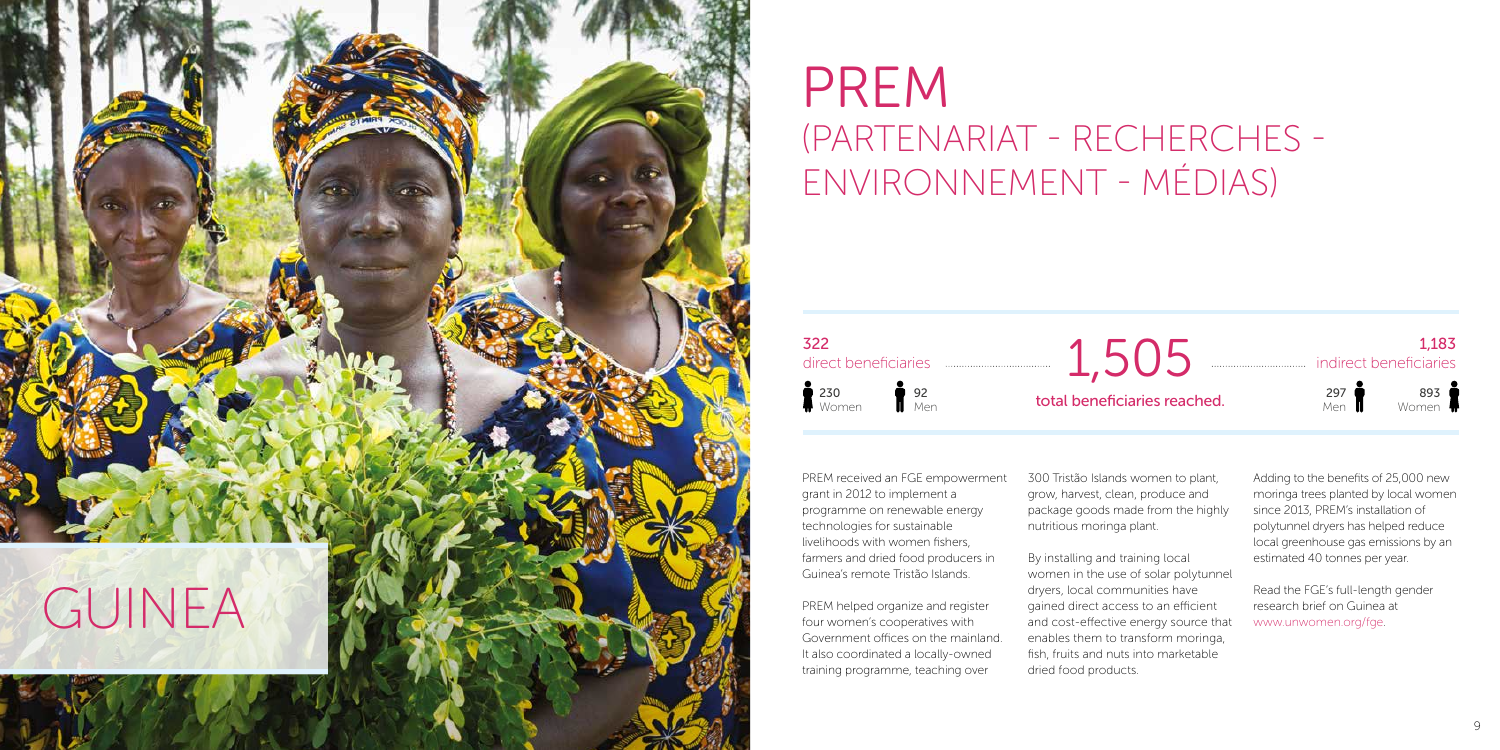### AMEL & SPNL (AMEL ASSOCIATION & SOCIETY FOR THE PROTECTION OF NATURE IN LEBANON)

Amel and SPNL are two Beirut-based organizations that received FGE empowerment grants in 2012. Both organizations have implemented programmes to help improve sustainable livelihoods, market access, community leadership and resource management decision-making for rural and refugee women in Lebanon.

Amel Association's MENNA project supports a nation-wide network of rural and refugee women with new market opportunities, improved

business skills and strengthened financial independence.

The project launched its first permanent MENNA shop in Beirut in 2015, giving women producers a year-round space to sell their goods to the public.



SPNL's Hima women project supports rural women in four municipalities to revive the traditional Hima model of community-based resource management, in which women

have long played key leadership and decision-making roles.

By sensitizing municipal authorities to the importance of gender-inclusive governance, the programme enables rural women to participate more fully in all aspects of community life and decision-making.

Read more about both programmes in the FGE's full-length research brief on Lebanon at: www.unwomen.org/fge.

total combined beneficiaries reached.

34,505 indirect beneficiaries



23,534 Women

10,971 Men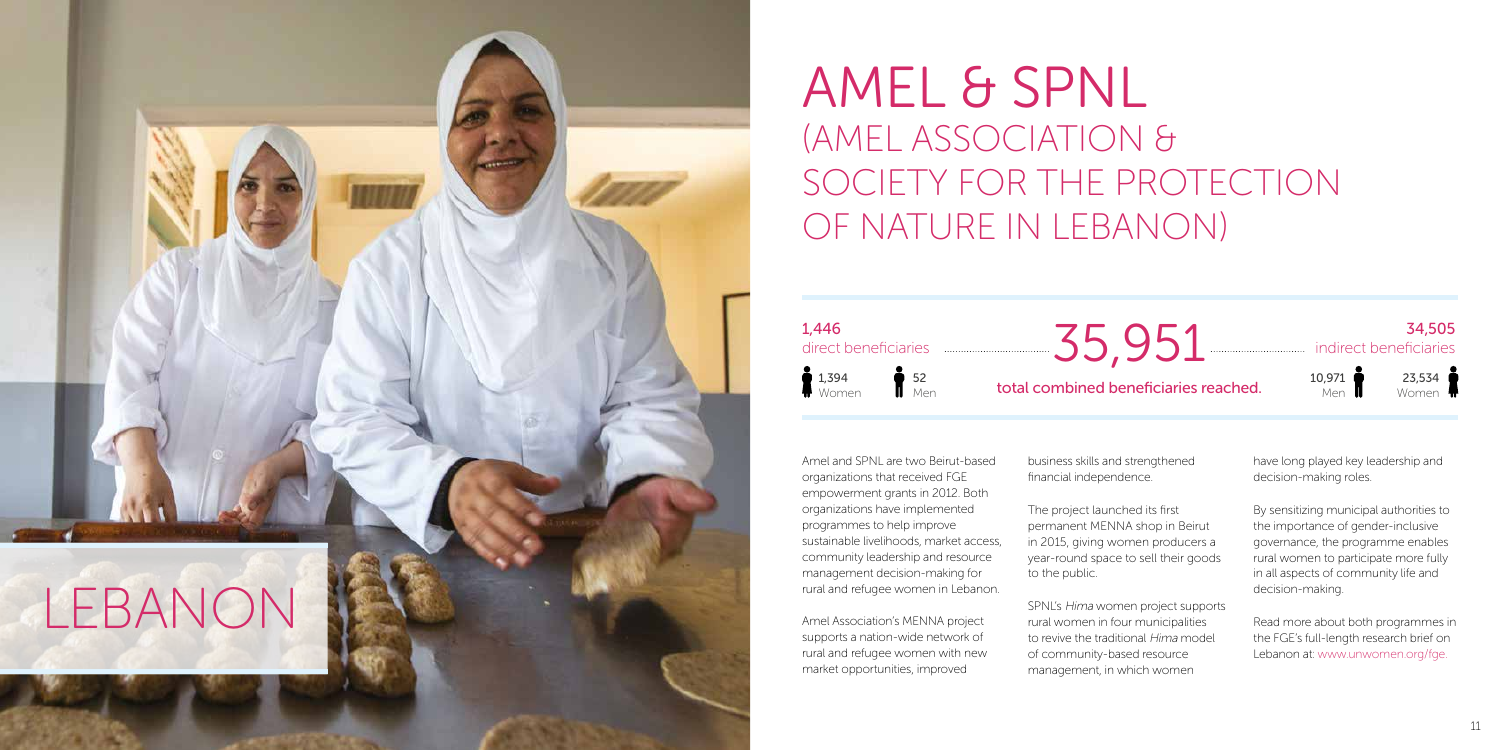# BADYA CENTRE FOR INTEGRATED DEVELOPMENT SERVICES

Badya Centre received an FGE grant in 2012 to implement a gender-integrated livelihoods and peacebuilding programme with rural and internally displaced (IDP) communities in Sudan's southernmost state: South Kordofan.

Through literacy and vocational skills training and community-building events, the programme has helped strengthen social cohesion and

cooperative income generation strategies between IDP and host communities and with local authorities.

 $1,264$  direct beneficiaries  $18,301$ direct beneficiaries



By providing productive inputs such as seeds, farming equipment, fuel and access to credit, the programme enabled IDP and host community women and men to improve their crop yields and pilot good practices for gender-inclusive farming and livestock practices.

Badya Centre helped launch the area's first ever football for peace tournament in 2014, bringing over 500 community members and local authorities together in celebration of shared goals.

Read the FGE's full-length gender research brief on Sudan at www.unwomen.org/fge.



787 Women

477 Men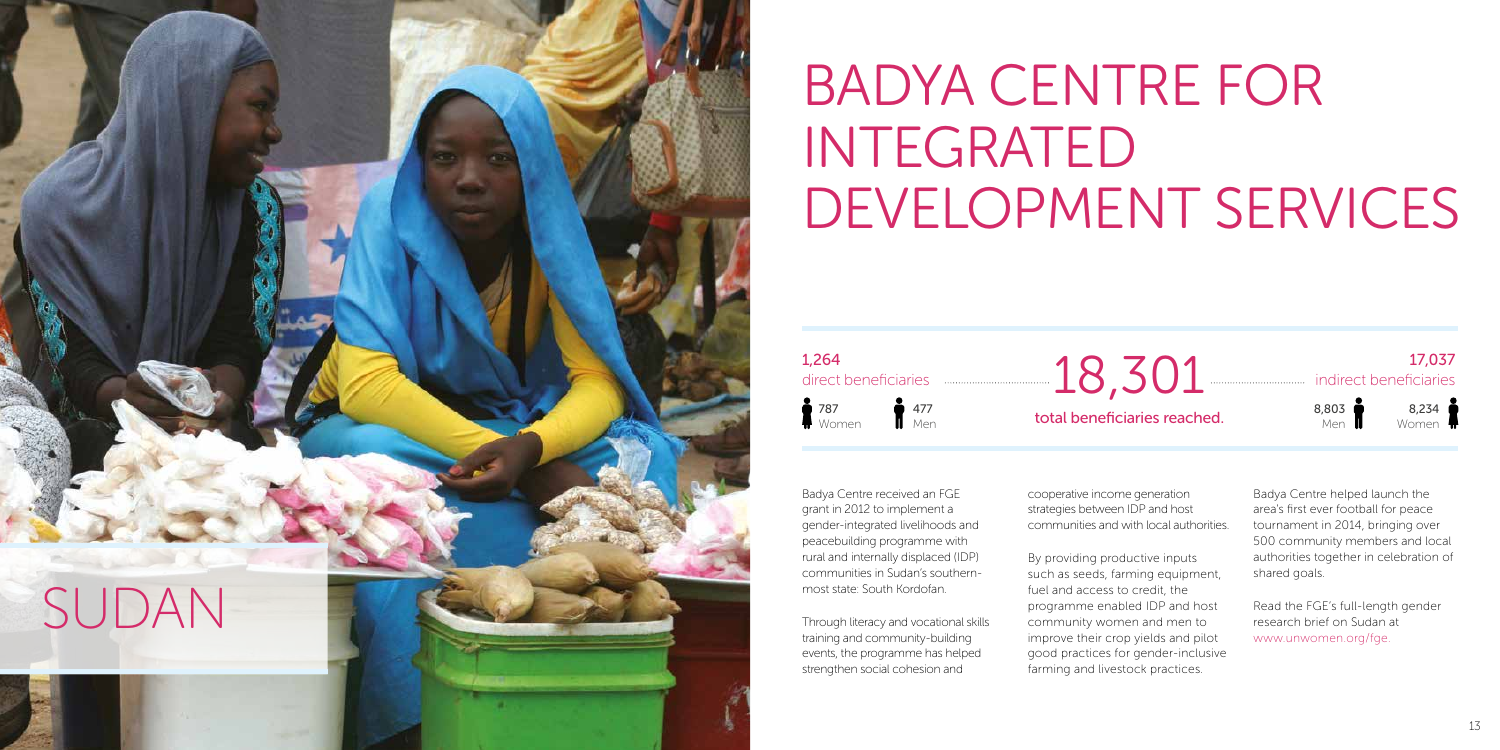80 48% 71% 50% 83% 33%

Nearly half of all women (48 percent) said they had not been paid for work outside the home within the previous month. Lebanon ranked the highest at 61 percent (nearly two out of three women).

### ENVIRONMENTAL **SHOCKS**

### UNPAID TIME BURDEN

### LACK OF PAID WORK

 $\Lambda$  OO/

 $\rightarrow$  40

Environmental shocks were the most significant cross-cutting concern, with 83 percent of all women saying changes to the environment over the last ten years have greatly affected their lives. Guinea ranked the highest, with 98 percent of women noting environmental concerns.

#### NEED FOR **SKILLS**

Women spend an average of 80 hours per week on unpaid activities – the equivalent of two full-time jobs. Typical unpaid activities include: family care, cooking, cleaning and water and wood fetching. Sudan had the highest average at 87 unpaid hours per week.

Women said they need more and better skills to improve their economic outcomes, including vocational, educational and interpersonal skills. Half of all women surveyed (50 percent) said they are not satisfied with their ability to read and write. Women were most satisfied with their relative influence over household decisions in Sudan, and most dissatisfied with community level influence in Lebanon.

Average household energy costs one-third (33 percent) of monthly household income in Guinea and Sudan, and slightly higher in Lebanon (40 percent). Wood fetching for energy needs ranked high among women's unpaid time burdens in Guinea and Sudan.

#### ENERGY COSTS

Nearly three out of four women (71 percent) said they are very satisfied with their ability to influence economic decisions in the household, compared to only 49 percent who are very satisfied with their ability to influence communitylevel economic decisions. The gap was most significant in Lebanon, where women were 35 percent more satisfied with their household level influence.

### ECONOMIC DECISION-MAKING

# CROSS-CUTTING RESEARCH FINDINGS

HOURS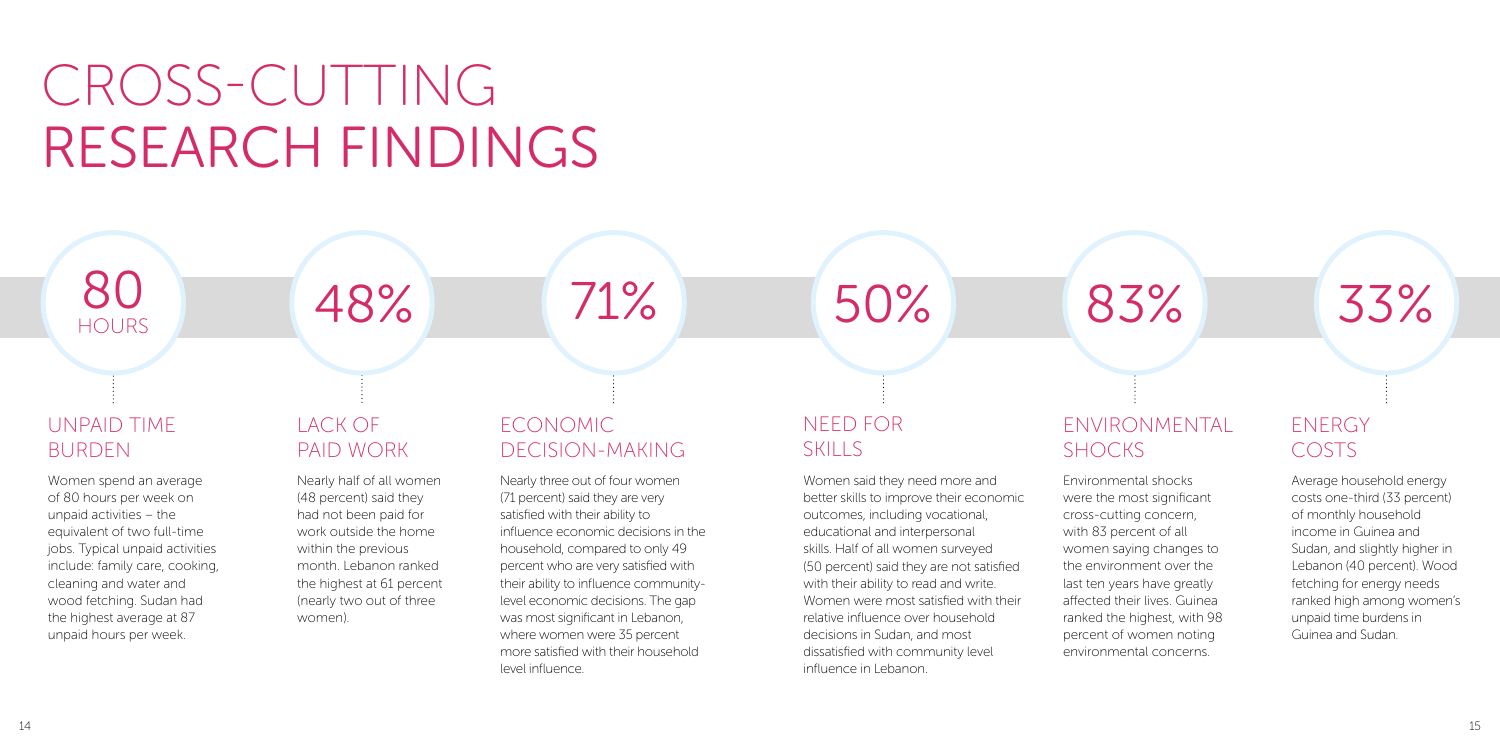

- Women want more and better opportunities for paid work and income generation, which depends in part on sustained access to quality inputs, equipment and technologies.
- Women want better access to markets but often lack the skills, knowledge and networks to do so on their own.

- Environmental changes are the most cross-cutting concern for women in all three countries, which they attempt to address in part through collective action and improved social cohesion.
- Gender-inclusive interpersonal spaces and events at the community level help strengthen social cohesion and make women's contributions more visible.

### **KEY** CONCLUSIONS

#### KEY **CONCLUSIONS**

#### **KEY** RECOMMENDATIONS

#### **KEY** RECOMMENDATIONS

- Women overwhelmingly feel that local and national authorities do not understand their economic needs, indicating scope for sensitizing and partnering with them to improve overall outcomes.
- Women are significantly more satisfied with their ability to influence economic decisions in the household than in the community.

- Women want improved market skills, specialized knowledge and professional networks to help them access and navigate markets more effectively.
- Women need greater advocacy, dialogue and agenda-setting skills in sensitizing local and national authorities to their most urgent needs.

before they can participate effectively

### KEY CONCLUSIONS

### KEY CONCLUSIONS

#### KEY RECOMMENDATIONS

#### KEY RECOMMENDATIONS

- Support individual women, womenheaded households and women's cooperatives to leverage long-term access to better quality inputs.
- Help women entrepreneurs and producers to identify niche sectors or product markets where they have natural advantages, and support them to master the relevant skills.

- Help women cultivate a voice for themselves on under-addressed gender issues.
- Bring women into the process of engaging with local authorities rather than acting as their spokesperson.
- Engage in discussion and debate on climate change, conflict and other topics that women have opinions about and want to take action on.
- Apply knowledge of the local context and culture(s) to help women identify key institutional powerbrokers and dedicate some effort to sensitizing them.
- Support women's groups and mixedgender cooperatives to host recurrent public events that can become social institutions in the long-term.
- Strengthen and reinforce the capacities of women's cooperatives to model, advocate and contribute to local development strategies.

- Organize smaller peer groups to deepen the impact of training and skill-building.
- Tailor trainings to complement new economic opportunities and institutional relationships.
- Identify applied learning strategies that combine vocational and nonvocational skill-building, such as literacy training with mobile phones as a learning tool.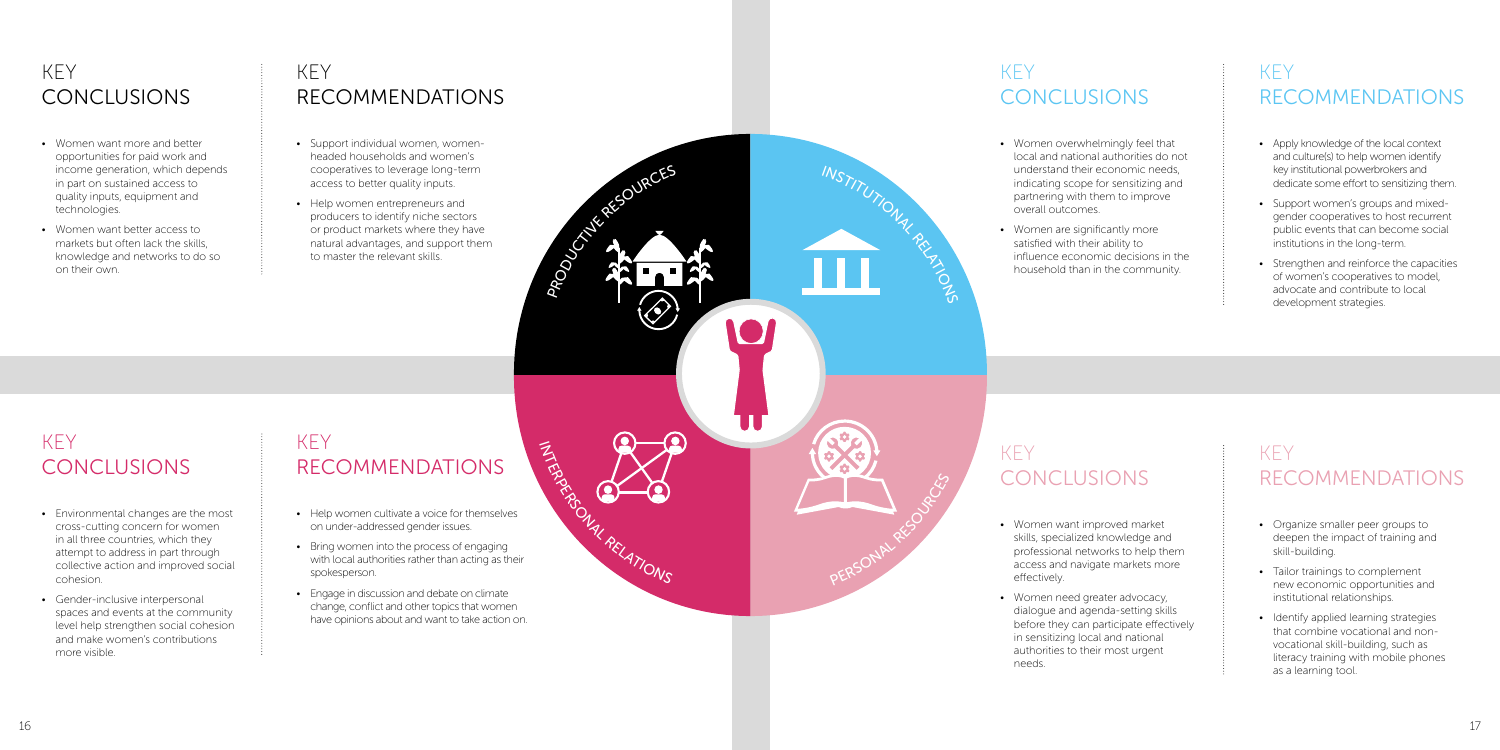©2016 UN Women

Manufactured in the United States

All rights reserved

ISBN: 978-1-63214-038-8

View all Fund for Gender Equality materials related to the knowledge initiative on women's economic empowerment in fragile States at www.unwomen.org/fge.

The views expressed in this publication are those of the author and do not necessarily represent the views of UN Women, the United Nations or any of its affiliated organizations.

Production: UN Women's Fund for Gender Equality

Initiative coordinator and lead researcher: Azita Azargoshasb

Photography What Took You So Long?: Joe Saade and Ghinwa Daher (Guinea and Lebanon); Musa Ahmed Musha (Sudan)

Design: blossoming.it

 $=$  $=$  $=$  $=$  $\equiv$  $=$  $\sim$  $=$  $=$  $\equiv$  $=$  $=$  $=$  $=$  $\equiv$  $=$  $=$  $=$  $=$  $=$  $=$  $=$  $=$  $=$  $\equiv$  $=$  $=$  $=$  $=$  $=$  $=$  $=$  $\equiv$  $=$  $=$  $=$  $\equiv$  $=$  $=$  $\equiv$  $\equiv$  $=$  $=$  $=$  $=$  $\equiv$  $\equiv$  $\equiv$  $=$  $\equiv$  $\equiv$  $= -1$ = = = = = =  $\equiv$   $\equiv$  $\sim$   $\sim$  $\sim$  $=$  $\equiv$  $=$  $= -1$  $=$  $= -1$  $=$  $\equiv$